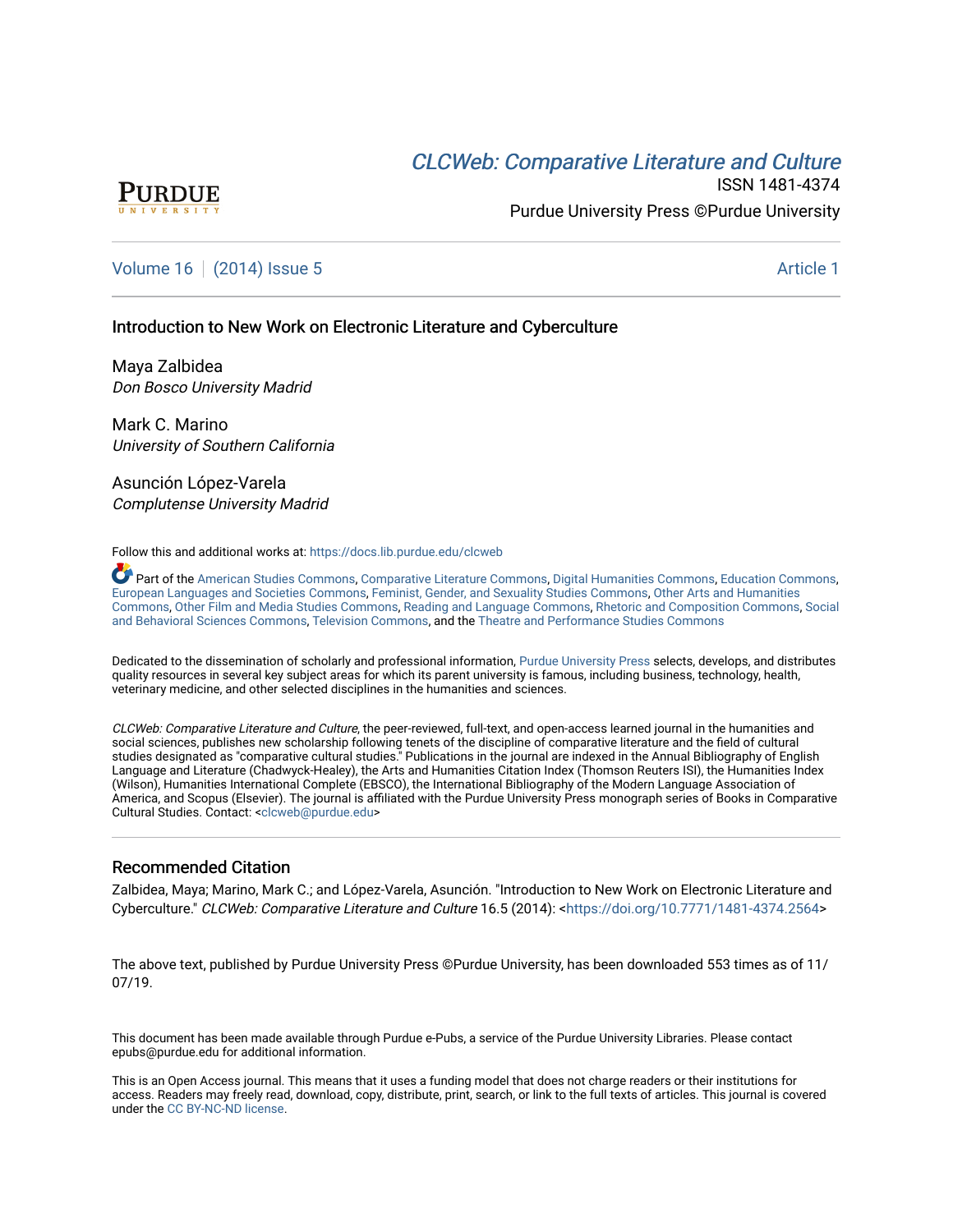PURDUE UNIVERSITY PRESS <http://www.thepress.purdue.edu>



ISSN 1481-4374 <http://docs.lib.purdue.edu/clcweb> Purdue University Press **©**Purdue University

*CLCWeb: Comparative Literature and Culture*, the peer-reviewed, full-text, and open-access learned journal in the humanities and social sciences, publishes new scholarship following tenets of the discipline of comparative literature and the field of cultural studies designated as "comparative cultural studies." In addition to the publication of articles, the journal publishes review articles of scholarly books and publishes research material in its *Library Series.* Publications in the journal are indexed in the Annual Bibliography of English Language and Literature (Chadwyck-Healey), the Arts and Humanities Citation Index (Thomson Reuters ISI), the Humanities Index (Wilson), Humanities International Complete (EBSCO), the International Bibliography of the Modern Language Association of America, and Scopus (Elsevier). The journal is affiliated with the Purdue University Press monograph series of Books in Comparative Cultural Studies. Contact: <clcweb@purdue.edu>

> **Volume 16 Issue 5 (December 2014) Editorial 1 Maya Zalbidea, Mark C. Marino and Asunción López-Varela, "Introduction to** *New Work on Electronic Literature and Cyberculture***"** <http://docs.lib.purdue.edu/clcweb/vol16/iss5/1>

Contents of *CLCWeb: Comparative Literature and Culture* **16.5 (2014)** Special Issue *New Work on Electronic Literature and Cyberculture* **Ed. Maya Zalbidea, Mark C. Marino, and Asunción López-Varela** <http://docs.lib.purdue.edu/clcweb/vol16/iss5/>

### **Introduction to** *New Work on Electronic Literature and Cyberculture* **Maya Zalbidea, Mark C. Marino, and Asunción López-Varela**

Following the start of the wide use of computers in the 1980s, electronic literature has been established around the same time and within the larger field now called "digital humanities" we have seen not only the developing of a large corpus of electronic literature including poetry, but also the development of university programs, the archiving of electronic literature, international awards, and research projects. N. Katherine Hayles defines electronic literature as "generally considered to exclude print literature that has been digitized, is by contrast 'digital born,' and (usually) meant to be read on a computer" (<http://eliterature.org/pad/elp.html>). In English some of the first such works were Judy Malloy's 1986 *Uncle Roger* <http://www.well.com/user/jmalloy/uncleroger/partytop.html> and multimedia CD texts including Michael Joyce's 1987 *afternoon: a story*, Stuart Moulthrop's 1991 *Victory Garden*, and Shelley Jackson's 1995 *Patchwork Girl*. Since the birth of the world wide web in 1994, electronic literature developed further and today there is a large corpus available in all languages. Further, webcams in recent electronic literature is a also a tool that allows new kinds of reading experiences and that is similar to performance. Further, reading can be experienced by a reader alone who can see his/her own face on the screen becoming a protagonist of the story as it happens in Serge Bouchardon's and Vincent Volckaert's 2010 *Loss of Grasp* <http://lossofgrasp.com>. Or, one can read visual poems with one's own webcam in Amaranth Borsuk's and Brad Bouse's 2012 *Between Page and Screen* <http://www.betweenpageandscreen.com> or watch online a live performance in Judd Morrissey's and Mark Jeffery's 2014 *Reality ATOM-r: Anatomical Theatres of Mixed Reality* <http://atomr.com>. Further, in social networks the use of Web 2.0 encouraged greater interactive possibilities and today such performances of hybrid spaces are acquiring a spectacular result, one that blurs the boundaries between human bodies and computational tools.

Of particular importance is the development of various artistic and scholarly organizations and associations for electronic literature and its research. For example, there are the *Electronic Literature Organization* <http://eliterature.org/>, the *Electronic Poetry Center* <http://epc.buffalo.edu/>, *Electronic Literature as a Model of Creativity and Innovation in Practice* <http://elmcip.net>, Hermeneia <http://www.hermeneia.net/>, *I* ♥ *E-Poetry* <http://iloveepoetry.com>, *Arquivo Digital da PO.EX* <http://po-ex.net>, *Ciberia* <https://www.ucm.es/leethi/ciberia>, *Literatura Electrónica Hispánica* <http://www.cervantesvirtual.com/bib/portal/literaturaelectronica/>, *Literatura Electrónica en España*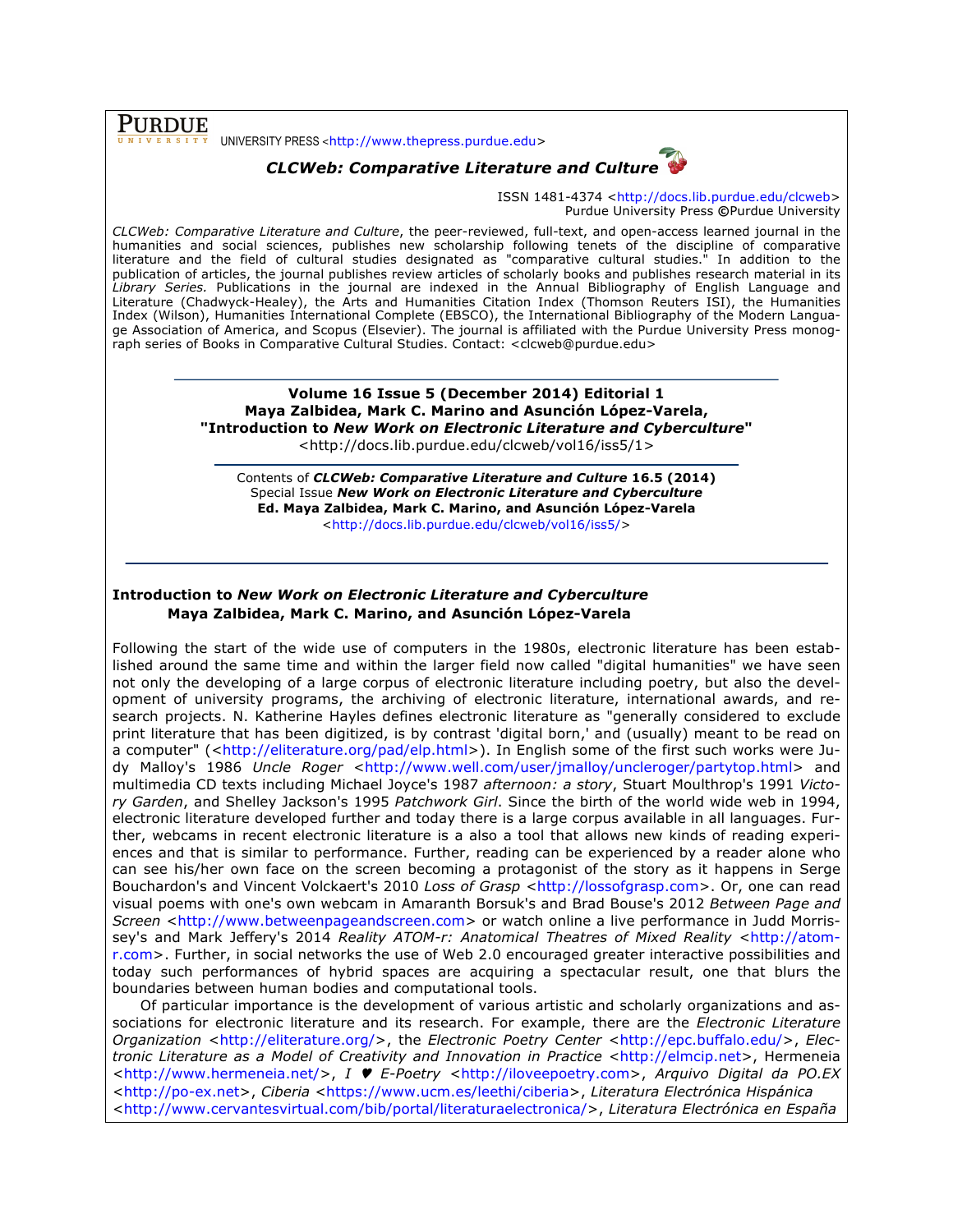M. Zalbidea, M.C. Marino, and A. López-Varela, "Introduction to *New Work on Electronic Literature and Cyberculture*" page 2 of 5 *CLCWeb: Comparative Literature and Culture* 16.5 (2014): <http://docs.lib.purdue.edu/clcweb/vol16/iss5/1> Special Issue *New Studies on Electronic Literature and Cyberculture*. Ed. Maya Zalbidea, Mark C. Marino, and Asunción López-Varela

<http://proxectole.es/>, and many others. Outside the U.S. and Europe, in China despite censorship issues several websites archiving electronic literature have emerged beginning in the late 1990s. One of the most important ones, *Rongshuxia* <http://www.rongshuxia.com/>), was opened in 2000 by a man dying of cancer who also chronicled the last days of his life. Electronic literature in China is moving in the direction of employing the interactive features of the web to encourage audience participation and multi-authored texts rather than avant-garde interart experiments as in the West. The Chinese communitarian spirit is also behind the success of the micro-blogging site *Sina Weibo* <http://us.weibo.com/gb> and another interesting avant-garde poetry website in China is maintained by Michael Day at the University of Leiden <http://leiden.dachs-archive.org/poetry/websites.html>. Japan is a leader in transmedia storytelling with micronarratives on cellphones called *keitai shosetsu*  ("thumb novel"), many of them hosted at the website  $\langle$ http://maho.jp/ $>$ . These works are written via text messaging and chapters consist of about 70-100 words each. In Australia, the ADELTA consortium <http://uws.edu.au/eresearch/home/projects/adelta> hosts the Australian Directory of Electronic Literature and Text-based Art at the University of Western Sydney, an important archiving initiative capturing some of the prolific artists from that country. Many works from Asia and Africa are coming from postcolonial contexts and authors are frequently expatriates and this is for instance the case of Trinh T. Min-ha, who immigrated to the United States from Vietnam and whose installations such as *L'Autre marche* <http://trinhminh-ha.com/lautre-marche-the-other-walk/> capture the passage of the Other into oneself, a course taken between the sounds and images of the installation and across several cultures of Asia, Africa, Oceania, and the Americas. And India has a growing game industry led by Dhurva Interactive established in 1997 <http://www.dhruva.com/> and they have become a top rated developer of mobile games.

In sum, electronic (digital) literature is developing in every corner of the world where artists explore the possibility of literary expression using computers (and the internet). As a result, innovations in this genre of literature represent unique developments and there is a growing corpus of scholarship about all aspects of electronic literature including the perspective of digital humanities. Contributors to *New Work on Electronic Literature and Cyberculture*, a special issue of *CLCWeb: Comparative Literature and Culture <http://docs.lib.purdue.edu/clcweb/vol16/iss5/> explore theories and methodologies* for the study of electronic writing including topics such as digital culture, electronic poetry, new media art, aspects of gender in electronic literature and cyberspace, digital literacy, the preservation of electronic literature, etc., as follows:

In "Towards a History of Electronic Literature" <http://docs.lib.purdue.edu/clcweb/vol16/iss5/2> Urszula Pawlicka investigates the development of theoretical frameworks of and for the study of electronic literature. Pawlicka's objective is show how electronic literature developed and posits that the field underwent to date three transitional phases including several sub-phases where certain aspects and perspectives overlapped. She argues that by distinguishing developments in different phases we can see that electronic literature moved from text to technotext, from text as decoding meaning to text as a process of information and information system, from an interpretation to experience, from visual perception to performativity, from close reading to hyper reading, and several others. The most relevant aspect of the development of electronic literature to date is the attention paid to both theoretical and applied aspects of the background technical base of digitality, namely coding and its importance just the same as the content of electronic literature. Pawlicka suggests that future forms of electronic (digital) literature include aspects of collaborative programming, new media and digital literacy, the development of literary laboratories, the continuation of transdisciplinary projects, and macro and systemic studies of and in digitality.

In "E-Literature, New Media Art, and E-Literary Criticism"

<http://docs.lib.purdue.edu/clcweb/vol16/iss5/3> Janez Strehovec explores the commonalities between electronic literature and new media art. Rather than deploying the traditional conceptual apparatus of e-literary criticism directed first and foremost to the new media elements of e-literature, Strehovec takes into account approaches from current theories in the social sciences and humanities. In doing so, he draws upon examples of new media art as a practice in which the novel's social paradigms change the way of art-making and challenge the very function of art. Close-readings of some new media art projects including Bookchin's *Mass Ornament*, EDT's *Transborder Immigrant Tool*, and Jodi's *ZYX* demonstrate that new media art is questioning the very ontological status of the field in terms of abandoning aesthetic and artistic functions in favor of their functions of use. In contrast, eliterature's interactions with society challenge the intrinsic possibilities of this field, especially in terms of blurring the boundaries between forms and revolutionizing e-literature's means of expression.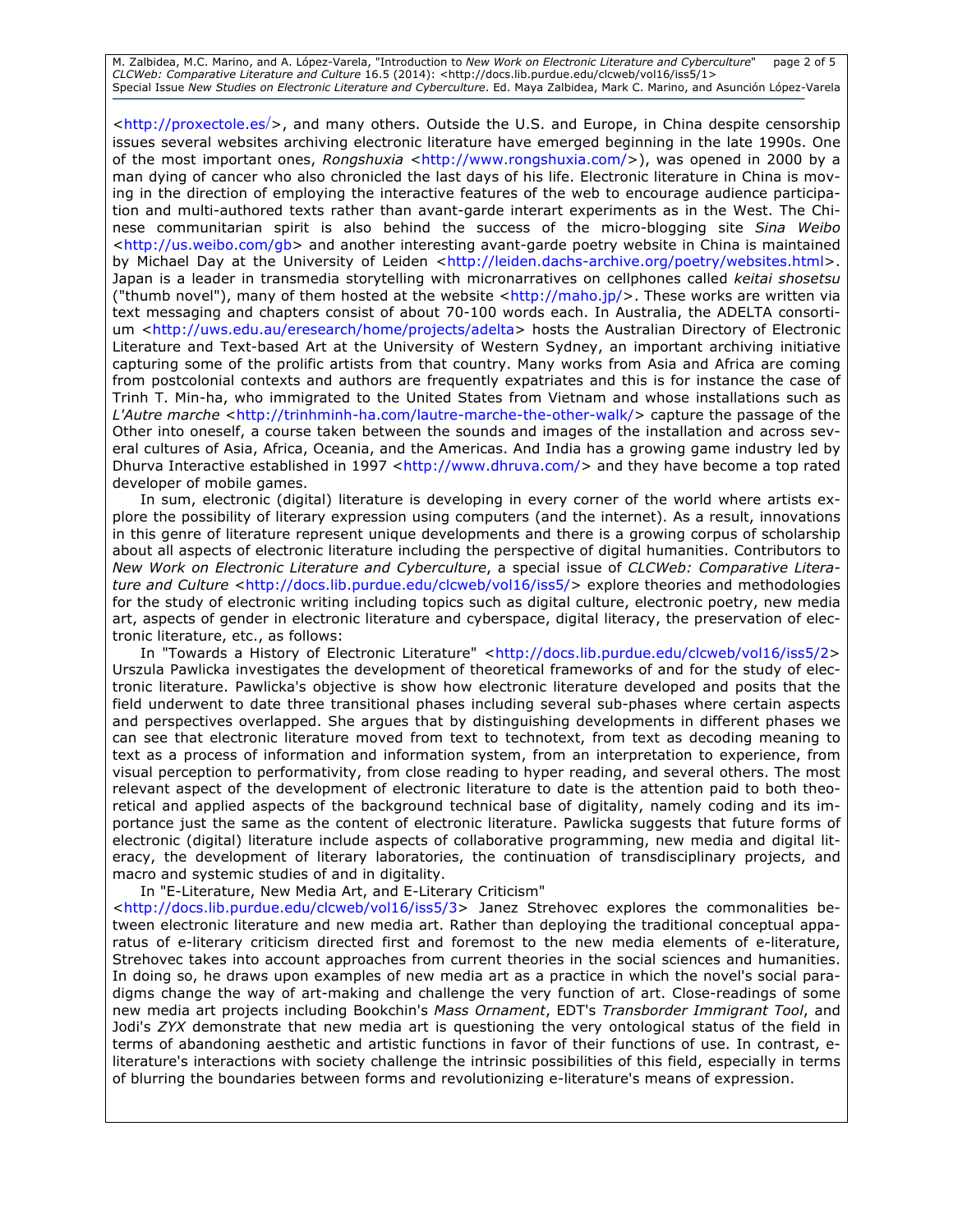M. Zalbidea, M.C. Marino, and A. López-Varela, "Introduction to *New Work on Electronic Literature and Cyberculture*" page 3 of 5 *CLCWeb: Comparative Literature and Culture* 16.5 (2014): <http://docs.lib.purdue.edu/clcweb/vol16/iss5/1> Special Issue *New Studies on Electronic Literature and Cyberculture*. Ed. Maya Zalbidea, Mark C. Marino, and Asunción López-Varela

In "Towards Digital Art in Information Society" <http://docs.lib.purdue.edu/clcweb/vol16/iss5/4> Montse Arbelo and Joseba Franco propose the development of the platform of a Network of Experimental Centers be formed by small groups of people who are qualified and who seek optimal operational effectiveness and who dedicate their resources to the production of digital content and we offer *artechmedia* <http://www.artechmedia.org> as a base point of departure. Such an international network in a collaborative structure based on national networks would make possible to coordinate existing resources to develop social networks, generate and promote content, engage in forums of discussion and creativity workshops, and establish collaborative links with universities, research centers, and producers of audiovisual content in cooperation with national and international centers.

In "Electronic Poetry and the Importance of Digital Repository" <http://docs.lib.purdue.edu/clcweb/vol16/iss5/5> Manuel Brito analyzes selected early digital repositories of electronic poetry. In addition to issues concerning efficiency and discursive practice, Brito's discusses the objectives, contents, and the funding of digital repositories. Brito argues that digital repositories promote poetry, enable networking and quick publishing of innovative poetry, they intensify the reading experience, and make a readership possible that is larger than that of print poetry. Networking, interaction, and web-based communication intensify the writing and reading experience while new modes of discourse are emerging continually. Not just passive consumerism promoted by an attractive presentation, digital repositories engage in developing aesthetics of poetry as a continual process of innovation. Their objectives, contents, and the funding of these e-repositories are not based on market-driven concepts or by academic purposes, but on the wish to allow for a true encounter with language. Importantly, in the case of new media publishing the figure of the editor has become responsible for reconciling novelty, lived cultural experience, and technical know-how.

In "A Survey of Electronic Literature Collections"

<http://docs.lib.purdue.edu/clcweb/vol16/iss5/6> Luis Pablo and María Goicoechea describe characteristics and functions of collections of electronic literature and analyze descriptors used and the way information can be accessed. Based on their observations, Pablo and Goicoechea advocate a database structure which is flexible and can produce a dynamic archiving model as texts are registered and collected so that tags form a close set for the texts in the collection and this set can expand as new texts make new tags necessary. Further, the organization of tags into ever more complex taxonomies seems inevitable, since this provides an accurate description of knowledge accumulation with respect to the field's richness. They postulate that the study of tagging practices applied to digital works provides us with guidelines not only to describe texts of electronic literature, but also to demonstrate the wide variety of forms which a literary text can embody.

In "New Challenges for the Archiving of Digital Writing"

<http://docs.lib.purdue.edu/clcweb/vol16/iss5/7> Heiko Zimmermann deals with the challenges of the preservation of digital texts. In addition to the problems already at the focus of attention of digital archivists, there are elements in digital literature which need to be taken into consideration when trying to archive them. Zimmermann analyses two works of digital literature, the collaborative writing project *A Million Penguins* (2006-2007) and Renée Tuner's *She… Fudge the Facts* (2008) and shows how the very ontology of these texts is bound to elements of performance, to direct social interaction of writers and readers to the uniquely subjective reading process, and to real-time access to data. Zimmermann posits that these features of the digital text poses further challenges for archiving and libraries.

In "The Meaning and Relevance of Video Game Literacy"

<http://docs.lib.purdue.edu/clcweb/vol16/iss5/8> Jeroen Bourgonjon argues that video gaming deserves scholarly attention as a social practice and a site for meaning-making and learning. Based on an overview of contemporary trends in literacy and cultural studies, he argues that video games cannot be approached like traditional text forms. He contends that video games serve as an important frame of reference for young people and call for informed decision making in the context of culture, education, and policy. Bourgonjon provides an integrated perspective on video game literacy by employing theoretical insights about their distinctive dimensions and elements and situating them in Green's and Beavis's sociocultural 3D model of literacy in order to determine the operational, cultural, and critical aspects of video game literacy.

In "Gender Identity Construction through Talk about Video Games"

<http://docs.lib.purdue.edu/clcweb/vol16/iss5/9> Sara Cole discusses the construction of gender identity in terms of experiences of digital media and interactive play. Digital literacy expresses, shares, and reaffirms gendered self-identification through experiences of video game play with narratives that either confirm or deny stereotypical biases. In-depth interviews were used to explore the effects of play practices on conceptions of masculinity and personal identity in males who grew up in the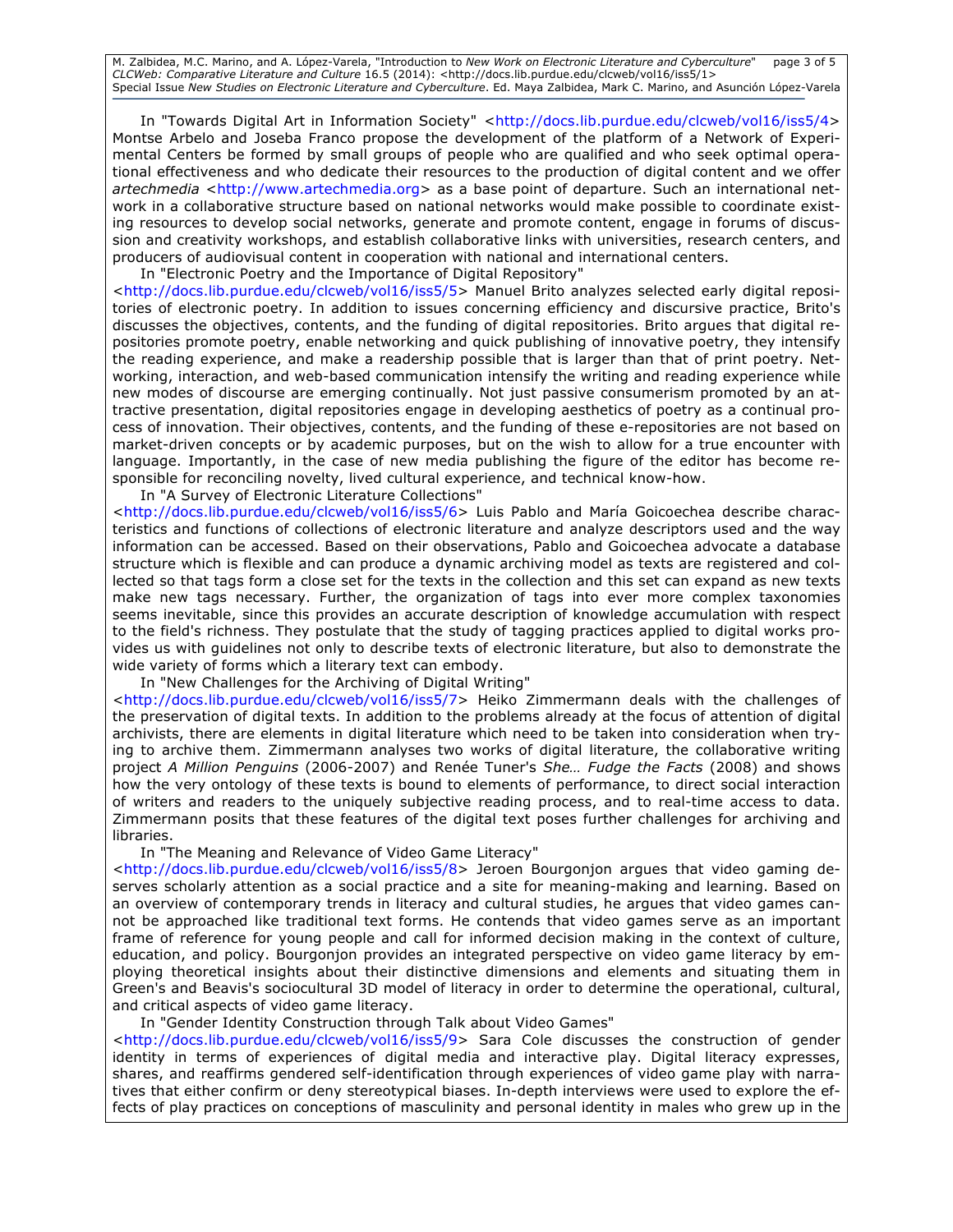M. Zalbidea, M.C. Marino, and A. López-Varela, "Introduction to *New Work on Electronic Literature and Cyberculture*" page 4 of 5 *CLCWeb: Comparative Literature and Culture* 16.5 (2014): <http://docs.lib.purdue.edu/clcweb/vol16/iss5/1> Special Issue *New Studies on Electronic Literature and Cyberculture*. Ed. Maya Zalbidea, Mark C. Marino, and Asunción López-Varela

1980s by focusing on a linguistic analysis of the pragmatics of their shared thoughts on play, fantasy, use of digital media, and violence. This investigation provides insight into the influences of fantasy and play on future perceptions of reality as well as cultural identification and in/out group formation. The study gives voice to these participants through a pragmatics of verbal discourse regarding gender identity construction as influenced by both childhood and adult experiences of interactive digital entertainment media.

In "Queer Hybridity and Performance in the Multimedia Texts of Arroyo and Lozada" <http://docs.lib.purdue.edu/clcweb/vol16/iss5/10> Ed Chamberlain examines the unconventional writing of Puerto Rican writers Rane Arroyo and Ángel Lozada. Arroyo and Lozada craft texts which can be interpreted as performances and these performative texts blend internet-based writings with more traditional genres including the novel and poetry. Arroyo's and Lozada's stylistic approaches exhibit a queer sensibility which resembles the way in which Latina/o queer people construct and perform their cultural identities. Chamberlain argues that such queer performances suggest that it remains impossible to achieve absolute truth in matters of identity and sexuality and that thus it becomes necessary to embrace the fiction and playfulness of everyday life whether it be online or faceto-face.

In "How Toni Morrison's Facebook Page Re(con)figures Race and Gender"

<http://docs.lib.purdue.edu/clcweb/vol16/iss5/11> Beatriz Revelles-Benavente explores Morrison's Facebook page and comments on it. In 2010, Morrison opened a Facebook page where she received a large amount of comments and created debates and Revelles-Benavente analyses how these comments navigate questions of race and gender. Based on theoretical considerations about issues of race and gender in cyberculture and applied to the narratives posted on Morrison's Facebook page, Revelles-Benavente argues that the problematics of race and gender are relational and the question needs to be centered on the object of study as the relation between different forces instead of binary race and gender designations.

In "Electronic Literature and the Effects of Cyberspace on the Body"

<http://docs.lib.purdue.edu/clcweb/vol16/iss5/12> Maya Zalbidea and Xiana Sotelo discuss how new technologies are facilitating the emancipation of subjugated subjects aimed at transforming unequal social relations through an intersectional and performative approach. This perspective is discussed through the exploration of the so-called intersectional approach described by Berger and Guidroz, Haraway's situated knowledges, and Butler's performative agency based on transgressions. Framed within the posthuman, post-biological deconstruction of social and cultural hierarchies, Zalbidea and Sotelo argue for the value of a conjuncture between postcolonial post-modern/post-structuralist literature and the field of feminist cultural studies. Based on previous theories of gender and bodies in cyberspace, Zalbidea and Sotelo develop ideas about bodies, gender, and anxieties, and how these theories may be illustrated metaphorically in electronic literature and new media art works.

In "The Racial Formation of Chatbots" <http://docs.lib.purdue.edu/clcweb/vol16/iss4/13> Mark C. Marino introduces electronic literature known as chatbot or conversation agent. These programs are all around us from automated help centers to smartphones (e.g., Siri). These conversation agents are often represented as text or disembodied voices. However, when programmers give them a body or the representation of a body (partial or full), other aspects of their identity become more apparent particularly their racial or ethnic identity. Marino explores the ways racial identity is constructed through the embodied performance of chatbots and what that indicates for human identity construction on the internet.

In "Electronic Literature in China" <http://docs.lib.purdue.edu/clcweb/vol16/iss5/14> Jinghua Guo discusses how the reception and the critical contexts of production of online literature are different in China from those in the West despite similar developments in digital technology. Guo traces the development of Chinese digital literature, its history, and the particular characteristics and unique cultural significance in the context of Chinese culture where communality is an aspect of society. Guo posits that Chinese electronic literature is larger than such in the West despite technical drawbacks and suggests that digitality represents a positive force in contemporary Chinese culture and literature.

In "Teaching Digital Humanities in Romania" <http://docs.lib.purdue.edu/clcweb/vol16/iss4/15> Mădălina Nicolaescu and Adriana Mihai describe a research project that sets out to promote digital humanities with an internet based platform in Shakespeare studies at the University of Bucharest. Texts have been collected and catalogued and the platform's technical construction is in construction. Based on the Shakespeare platform's content and presentation, Nicolaescu and Mihai propose participation strategies for involvement in the creation of a digital database that is both a research tool and a digital storytelling environment. The database is a collection of digitized translations of Shakespeare